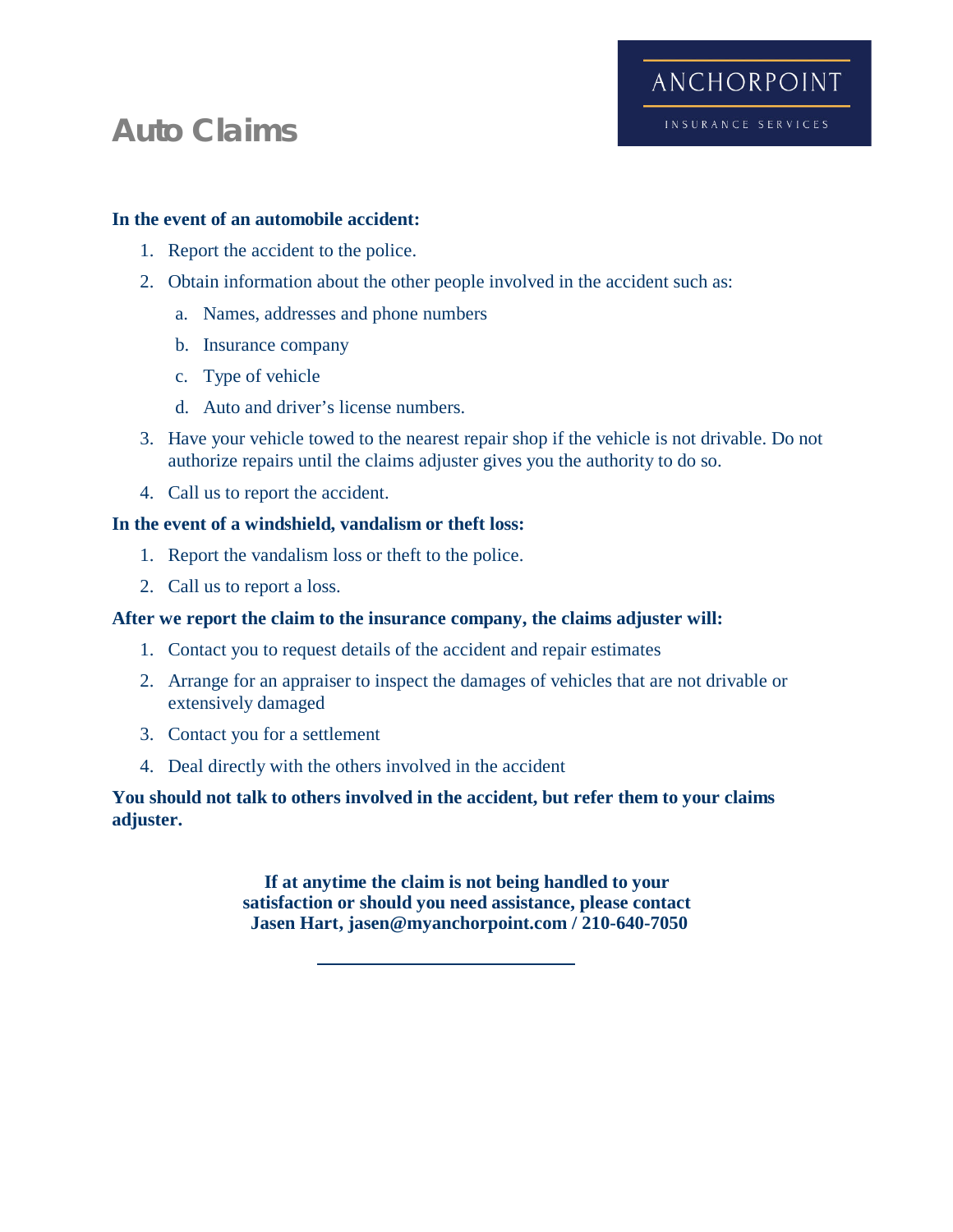# **AUTOMOBILE CLAIM**

| <b>LOSS</b>                    |  |  |  |                                                                                                                       |
|--------------------------------|--|--|--|-----------------------------------------------------------------------------------------------------------------------|
|                                |  |  |  |                                                                                                                       |
|                                |  |  |  |                                                                                                                       |
|                                |  |  |  |                                                                                                                       |
|                                |  |  |  |                                                                                                                       |
| <b>DESCRIPTION OF ACCIDENT</b> |  |  |  |                                                                                                                       |
|                                |  |  |  |                                                                                                                       |
| <b>INSURED VEHICLE</b>         |  |  |  |                                                                                                                       |
|                                |  |  |  |                                                                                                                       |
|                                |  |  |  |                                                                                                                       |
|                                |  |  |  |                                                                                                                       |
|                                |  |  |  |                                                                                                                       |
|                                |  |  |  |                                                                                                                       |
|                                |  |  |  |                                                                                                                       |
| <b>OTHER VEHICLE</b>           |  |  |  |                                                                                                                       |
|                                |  |  |  | Year Make Make Make Model                                                                                             |
|                                |  |  |  |                                                                                                                       |
|                                |  |  |  |                                                                                                                       |
|                                |  |  |  |                                                                                                                       |
|                                |  |  |  |                                                                                                                       |
|                                |  |  |  |                                                                                                                       |
|                                |  |  |  |                                                                                                                       |
| <b>Insurance Information</b>   |  |  |  |                                                                                                                       |
|                                |  |  |  |                                                                                                                       |
|                                |  |  |  |                                                                                                                       |
| <b>INJURED</b>                 |  |  |  |                                                                                                                       |
|                                |  |  |  |                                                                                                                       |
|                                |  |  |  | <u> 1989 - Johann Harry Harry Harry Harry Harry Harry Harry Harry Harry Harry Harry Harry Harry Harry Harry Harry</u> |
|                                |  |  |  |                                                                                                                       |
|                                |  |  |  |                                                                                                                       |
| <b>WITNESSES</b>               |  |  |  |                                                                                                                       |
|                                |  |  |  |                                                                                                                       |
|                                |  |  |  |                                                                                                                       |
|                                |  |  |  |                                                                                                                       |
| <b>IMPACT</b>                  |  |  |  |                                                                                                                       |
|                                |  |  |  | Is damaged auto essential to business?                                                                                |